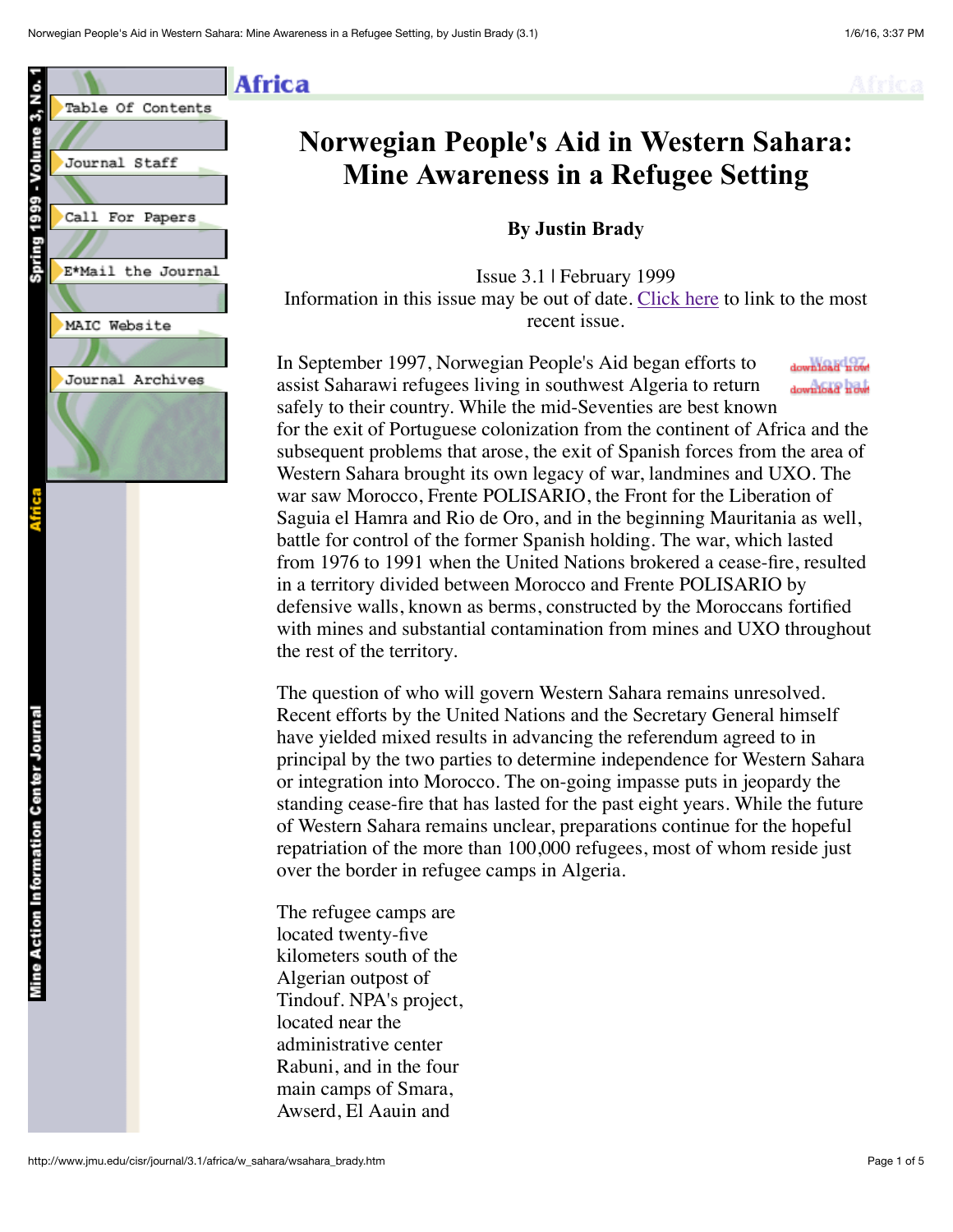Dahkla and the 27 February school and adjoining camp provides mine awareness to the over 100,000 Saharawi. The situation of the refugees is unique in that they have lived in exile in Algeria for over 20 years. During the more than two decades of existence as refugees, the Saharawis have built considerable structures and POLISARIO claims literacy in the camps is almost universal. However, over two



27 February School team leader Nasra Ahmed Elghaid attracts a crowd of Inquisitive Saharawi children during a practice session in the Smara refugee camp. Effectively working with children has been a major concern for the project.

decades in southwest Algeria also means that a significant majority of the population has no understanding of the country they will repatriate to nor the considerable danger that awaits them as a legacy of years of war.

## **Project Start-Up**

After several visits to the camps and inside the POLISARIO held territory to determine the needs and structure of the project, expatriate staff arrived in the camps in June 1998 to begin the actual project. A three-week training of Saharawi mine awareness team leaders was held in June 1998. Thirteen candidates, of more than forty people interviewed, were selected for the course, which centered on an introduction to the danger and impact of mines and UXO, organization and instruction skills, and practical presentation experience. During the course, Saharawis along with the expatriate staff designed the starting point of the program. The aim was to place information and messages on the danger of mines and UXO in a contextual framework for the first phase "Return," as envisioned in preliminary repatriation plans, with consideration of the future steps of "Provisional Living and Stable Living".

Of the 13 candidates that began the team leaders' course, six were chosen to be leaders based on their leadership skills, knowledge of the subject, and dedication. Four of the team leaders represent each of the four main camps with the lone female team leader managing the team at the camp that adjoins the 27 February School. The remaining leader serves as the deputy local project manager. In his role as deputy local manager, he has the responsibility of traveling to each of the camps to monitor the implementation of the program and the development of new materials and methods. He joins a local project manager as the Saharawi counterparts to the NPA expatriate staff.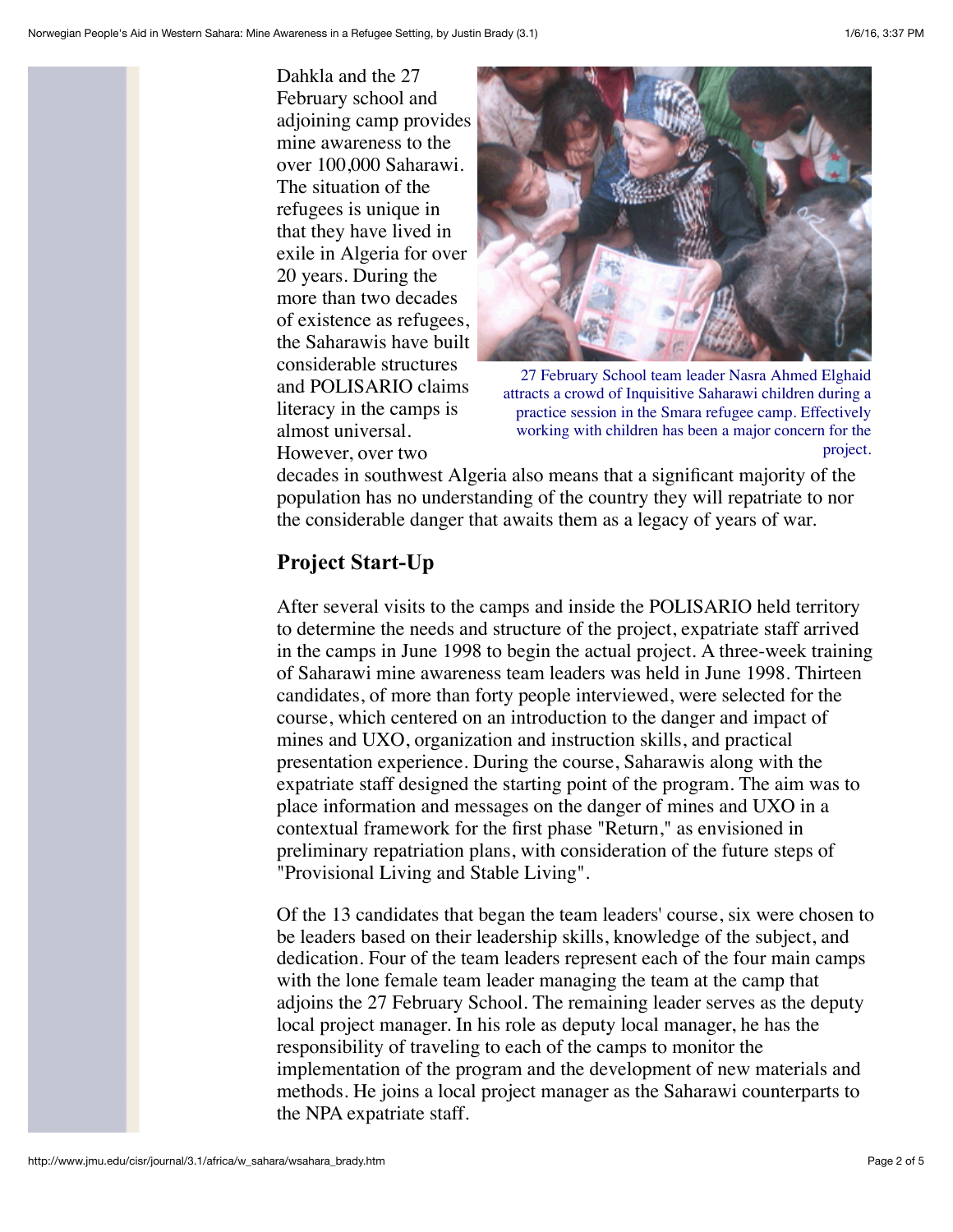

US Congressman Joseph R. Pitts, R-Pennsylvania (far right), test out the various Polisario's US representative Moulud Said (second from left) information, materials and members of a US delegation join NPA project manager Michael Hands (foreground) in examining a mock-up of the defensive walls inside Western Sahara. The mock up is part of the Saharawi War Museum, which includes a wide variety of A/P and A/T mines.

During the month of August 1998, the new team leaders prepared the foundation for their work in the camps and for the team members' course held in September. Part of the course preparation was the identification of possible candidates. Several team leaders also worked with three groups of refugees to and teaching methods contained in the tentative mine awareness curriculum. In addition to these

tasks, the team leaders also interviewed mine survivors in their respective camps to develop resources for the mine awareness campaign, practice their research skills and deepen their own knowledge on the subject. Oneweek prior to the team members' course, the team leaders came together to share their knowledge and ideas and prepare the course curriculum.

Three of the Team Leaders were chosen as chief instructors for the some forty candidates on the Team Members' course. The two-week course was handled almost exclusively by the Team leaders and the local project managers both in terms of course work and administration. The course was structured much like the team leaders' course with extra attention paid to practical presentation experience. Selected candidates from each of the camps also took part in a specialization course on either working with children or evaluation methods. Based on performance during the course, five team members, two having participated in the specialized training, were selected to join each of the five teams.

#### **Mine Awareness in the Camps**

With the teams fully staffed by the end of September, the work of mine awareness fully began in mid-October 1998. Each team leader has been responsible for coordinating the work of his or her team with local camp authorities. Each of the camps is broken down into districts, areas and neighborhoods, which must be systematically covered to insure that everyone has the opportunity to receive training. By and large, the majority of the attendees to the mine awareness sessions are women, reflecting the predominance of women in the camps as a whole. Training in the El Aauin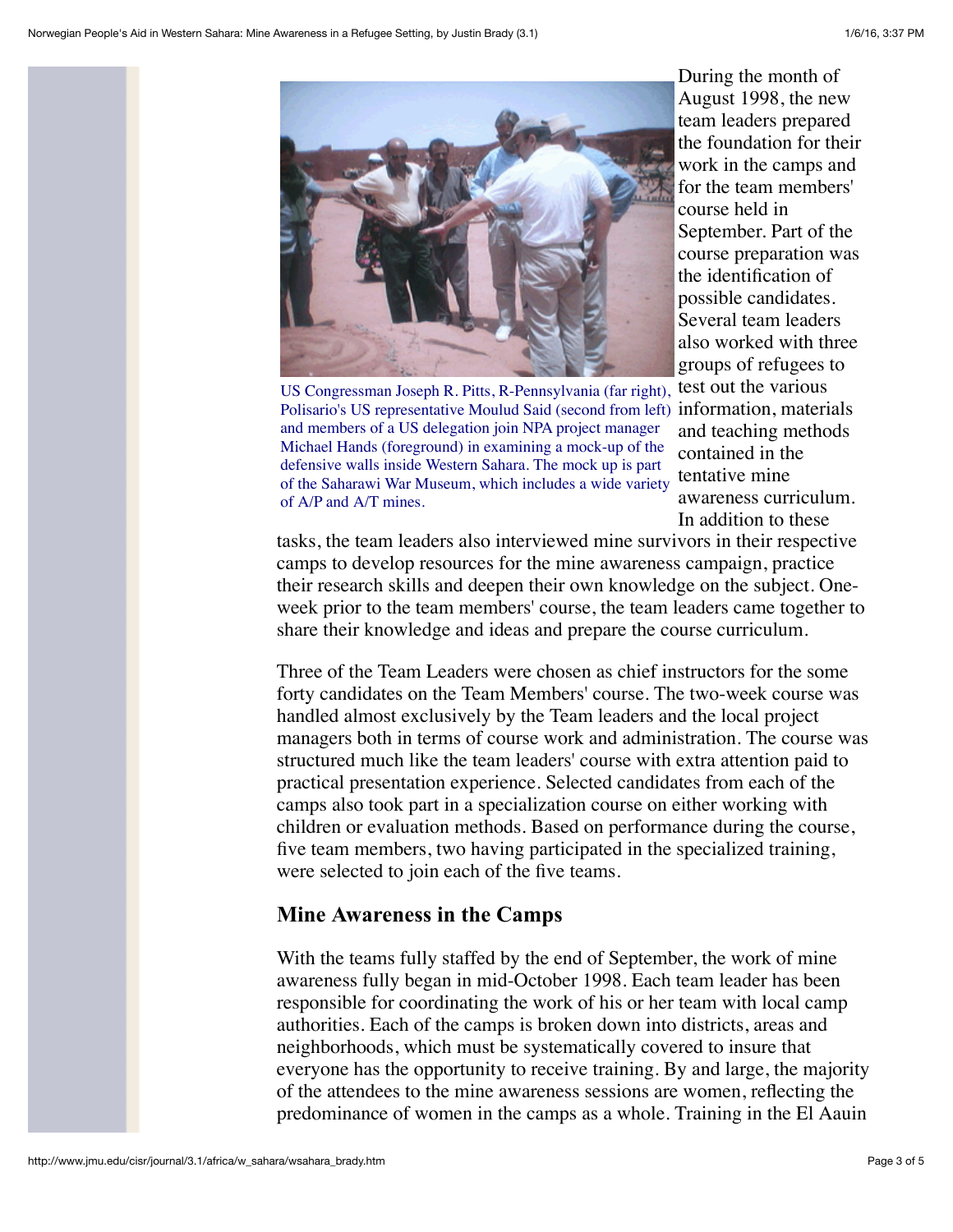camp was initially delayed in order to conduct a full baseline evaluation from which to guide the curriculum and measure future success. To date the teams have provided at least one-hour of training to approximately 30,000 refugees. In-service training for the teams continues to be an on-going feature of the program.

### **Opportunities and Obstacles**

Since its start last year, the NPA project has evolved to meet the realities of life and work in the camps. The project was the first to hire local staff on a large scale and conduct operations in the camps. This has presented a steep learning curve both for NPA and the POLISARIO authorities on issues ranging from compensation to staff selection. The project has been fortunate to have a wide base of candidates to chose from, including former soldiers some of whom are themselves landmine survivors. However, few people have practical experience working on a project and competency building for team members and particularly pedagogical management is a constant need.

The development of materials and methods is a crucial factor. The project, like others working with refugees outside of the mined environment, must connect the information to a distant reality. The challenge of not only informing, but more importantly, changing behavior is exacerbated by the long tenure of the refugees outside the danger area. An exploratory mission into the POLISARIO held territory was made by



The outskirts of the Smara camp give a picture of typical construction within the camps. The tent and mud brick homes must withstand temperatures over 50° Celsius and ferocious sandstorms in what is commonly referred to as the "inhospitable Algerian desert."

NPA expatriate and local staff in January and February 1999. The goal was to compare the information contained in the mine awareness curriculum with the realities experienced by the few people living in the region. A major finding was the various methods of marking danger areas, some of which were also used at times to mark safe routes. The project immediately made efforts to rectify the marking system with the UN and POLISARIO authorities to avoid confusion and standardize a system that can be taught to refugees in the camps. The local staff also interviewed local nomads to understand better dangerous behavior in the Western Sahara context.